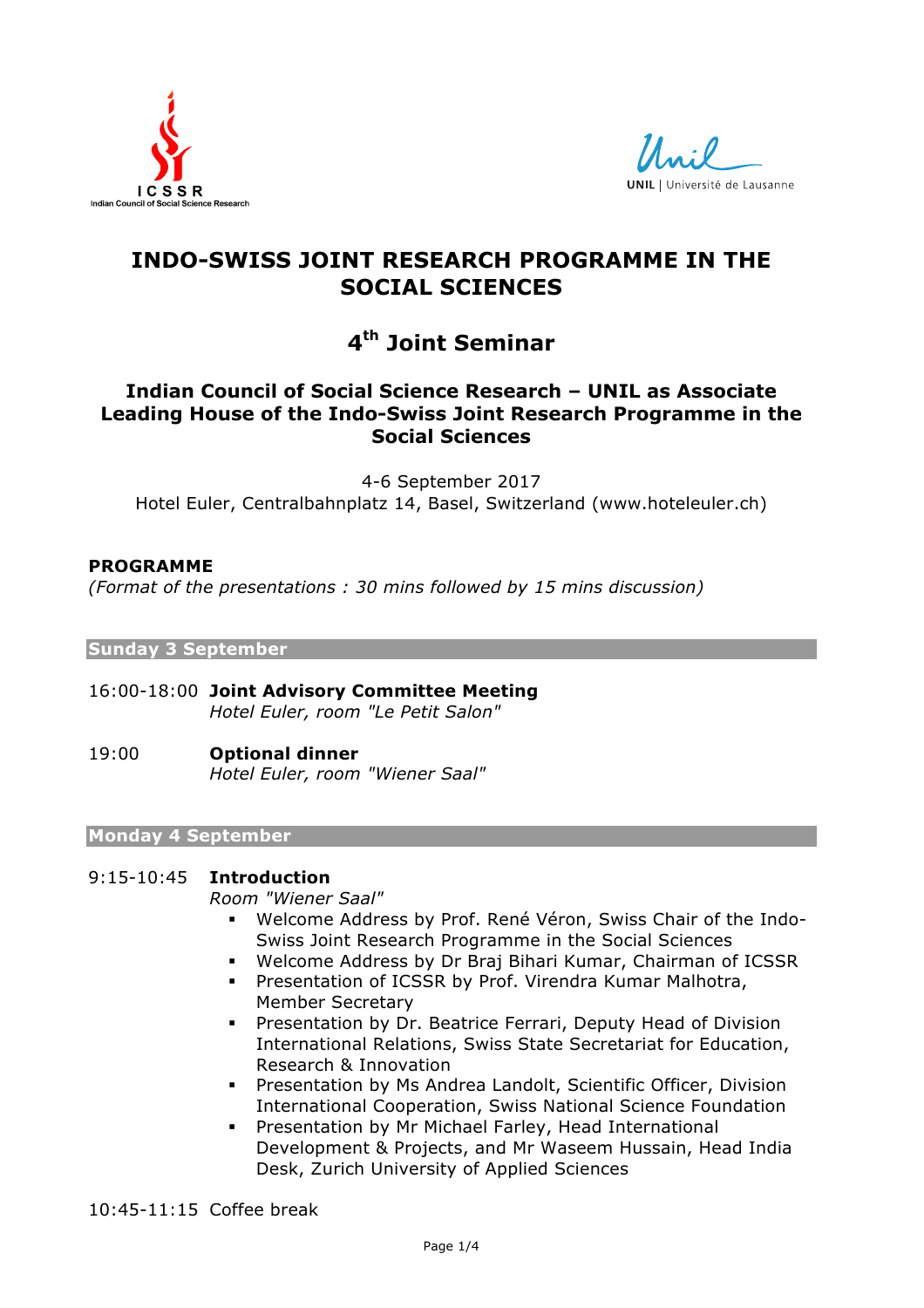# 11:15-12:00 **Keynote address**

*Room "Wiener Saal"*

! Prof. Jean-Michel Bonvin, University of Geneva: *Public policies and human development: A capability approach*

### 12:00-13:30 **Lunch**

# 13:30-15:00 **Parallel session 1 : Well-being, Poverty and Vulnerability 1**

*Room "Wiener Saal"*

Chair: Prof. Dr Edouard Conte, University of Fribourg

- 1) Prof. Dr Katharina Michaelowa Prof. Dr Sourabh Bikas Paul : *The poverty-mortality linkage in India: The role of social pensions and public health care for different social groups*
- 2) Prof. Madheswaran Subramaniam- Prof. Dr Christian Suter : *Multidimensional Well-being: Conceptual, Methodological, and Analytical Perspectives*

# **Parallel session 2 : Exploration and Exploitation Strategies of Firms**

*Room "Le Salon Rouge"*

Chair: Prof. Shirish R Kulkarni, Sardar Patel University

- 3) Dr Mathias Beck Prof. Dr. Sanjay Dhir : *Learning to innovate: The role of exploration and exploitation strategies in different institutional contexts*
- 4) Prof. Dr Jean-Philippe Bonardi : *The role of nonmarket strategies in shaping firms' exploration and exploitation in market domain: A study of high-tech firms*
- 15:00-15:30 Coffee break

# 15:30-17:00 **Parallel session 3 : Food Supply and Value Chains**

*Room "Wiener Saal"*

Chair: Dr Miriam Wenner, University of Zurich/University of Göttingen

- 5) Prof. Dr Naoufel Cheikhrouhou : *Founding the pillars for Sustainable Agri-Food Supply Chain Management*
- 6) Dr Stefan Flückiger Prof. Dr Parmod Kumar : *Evaluation of global food value chains concerning sustainability: Development of a methodology and case studies of Indian products with Swiss target market*

# **Parallel session 4 : Space and Environment**

*Room "Le Salon Rouge"*

Chair: Dr Heidi Kaspar, University of Zurich

- 7) Prof. Dr Céline Rozenblat : *SIRIUS – Swiss Indian Research program on the globalization of the Indian Urban System*
- 8) Ms Flore Lafaye de Micheaux Dr Jenia Mukherjee: *Political Ecology of a River: Indo-Swiss Exploration of Hydrosocial Dynamics in the Lower Stretch of the Ganges*
- 18:30 Departure from Hotel *(meeting in the lobby)*

#### 19:00-21:30 **Welcome dinner**

- *Restaurant Safran Zunft, Gerbergasse 11, Basel*
- 22:30 Arrival at Hotel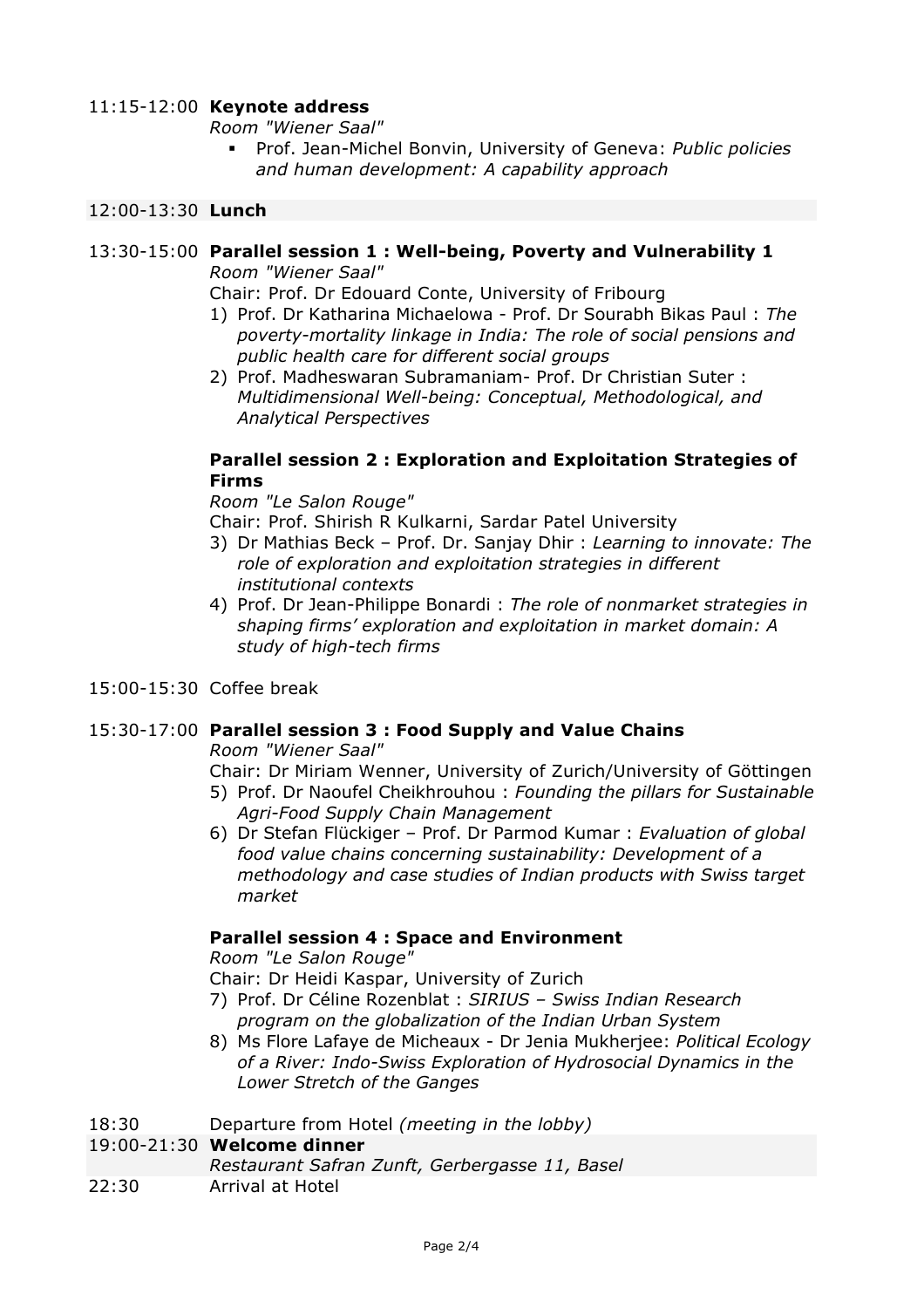# 9:15-10:00 **Keynote address**

*Room "Wiener Saal"* Prof. Ila Patnaik, National Institute of Public Finance and Policy: *Public Policy and Well Being*

10:00-10:30 Coffee break

# 10:30-12:00 **Parallel session 5 : Economy and Policy**

*Room "Wiener Saal"*

- Chair: Prof. Ila Patnaik, National Institute of Public Finance and Policy
- 9) Prof. Dr Purnamita Dasgupta Prof. Dr Katharina Michaelowa: *From traditional fuels to LPG & LED use:Policy instruments for a sustainable transition of household cooking & lighting habits in India*
- 10) Dr Swatahsiddha Sarkar Dr Miriam Wenner : *A Moral Economy of Labour? Tea Cooperatives in Eastern Himalayan and Sub-Himalayan Bengal Tea Zone*

# **Parallel session 6 : Social Science Perspectives on Health**

*Room "Le Salon Rouge"*

Chair: Prof. S Madheshwaran, Institute for Social and Economic Change

- 11) Dr Heidi Kaspar Prof. Dr Sunita Reddy : *National and International Medical Mobility, Networks and Markets: The Constitution of Medical Tourism in Delhi, India*
- 12) Prof. Dr Harish Naraindas : *Dynamics of Well-Being*

#### 12:00-13:30 **Lunch**

# 13:30-15:00 **Session 7 : Well-being, Poverty and Vulnerability 2**

*Room "Wiener Saal"*

Chair: Dr. K G Suresh, Indian Institute of Mass Communication

- 13) Prof. Dr Claudine Burton-Jeangros Dr. Achin Chakraborty : *Health inequalities in India and Switzerland: Measurement and distribution of well-being and vulnerability*
- 14) Prof. Dr Edouard Conte Prof. Dr Narayana Sukumar : *Systems of Relatedness, Culture, and Vulnerability in Transition. Life-worlds in Post-liberalised India*
- 15:00-15:30 Coffee break
- 15:30-16:15 **Roundtable**
- 16:15-17:00 **Concluding remarks** by Prof. Virendra Kumar Malhotra, Member Secretary, ICSSR; and Prof. René Véron, Swiss Chair of the ISJRPSS
- 18:30 Departure from Hotel *(meeting in the lobby)*

#### 19:00-22:30 **Farewell dinner**

*Krafft Basel, Rheingasse 12, Basel*

23:00 Arrival at Hotel